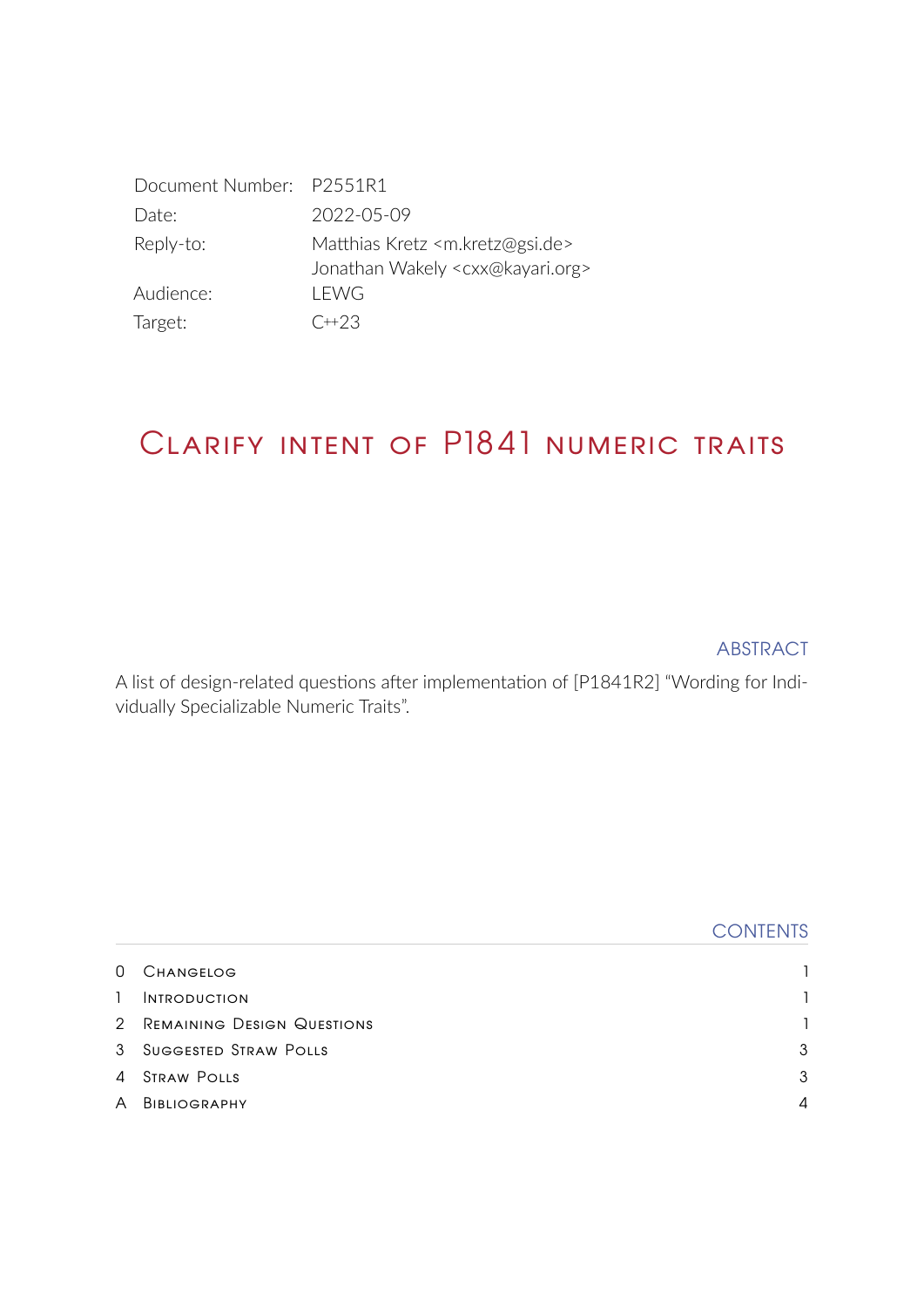### P<sub>255</sub>1R<sub>1</sub> P<sub>255</sub>1R<sub>1</sub> P<sub>255</sub>1R<sub>1</sub>

<span id="page-1-0"></span>

| ⌒<br>◡ | <b>CHANGELOG</b> |
|--------|------------------|
|        |                  |

0.1 **changes from revision 0** 

Previous revision: [P2551R0](https://wg21.link/P2551R0)

- Removed questions that were answered in the last telecon.
- Present options for reciprocal overflow threshold.

### <span id="page-1-1"></span>**1** INTRODUCTION

[\[P1841R2\]](#page-4-0) provides wording for numeric traits. The last design paper was [\[P0437R1\]](#page-4-2) with additions from [\[P1370R1\]](#page-4-3). Most of the open questions were answered in LEWG already. The question on reciprocal overflow threshold was deferred to let the authors of [\[P1370R1\]](#page-4-3) and this paper determine the original intent and its consequences.

## <span id="page-1-2"></span>**2** REMAINING DESIGN QUESTIONS

- 1. Decision already taken in LEWG.
- 2. Decision already taken in LEWG.
- 3. (no action requested) In the prevision discussion (and poll) of this point we noticed that the traits P2551R0 listed was incomplete/incorrect. The poll taken in LEWG therefore said: "The numeric traits that are not meaningful for numeric limits (denorm min, epsilon, etc) should be disabled for integral types." The resulting list then is:
	- $\bullet$  denorm min
	- $\bullet$  epsilon
	- max exponent
	- $•$  max\_exponent10
	- min\_exponent
	- $\bullet$  min\_exponent10
	- $\bullet$  infinity
	- quiet\_NaN
	- signaling NaN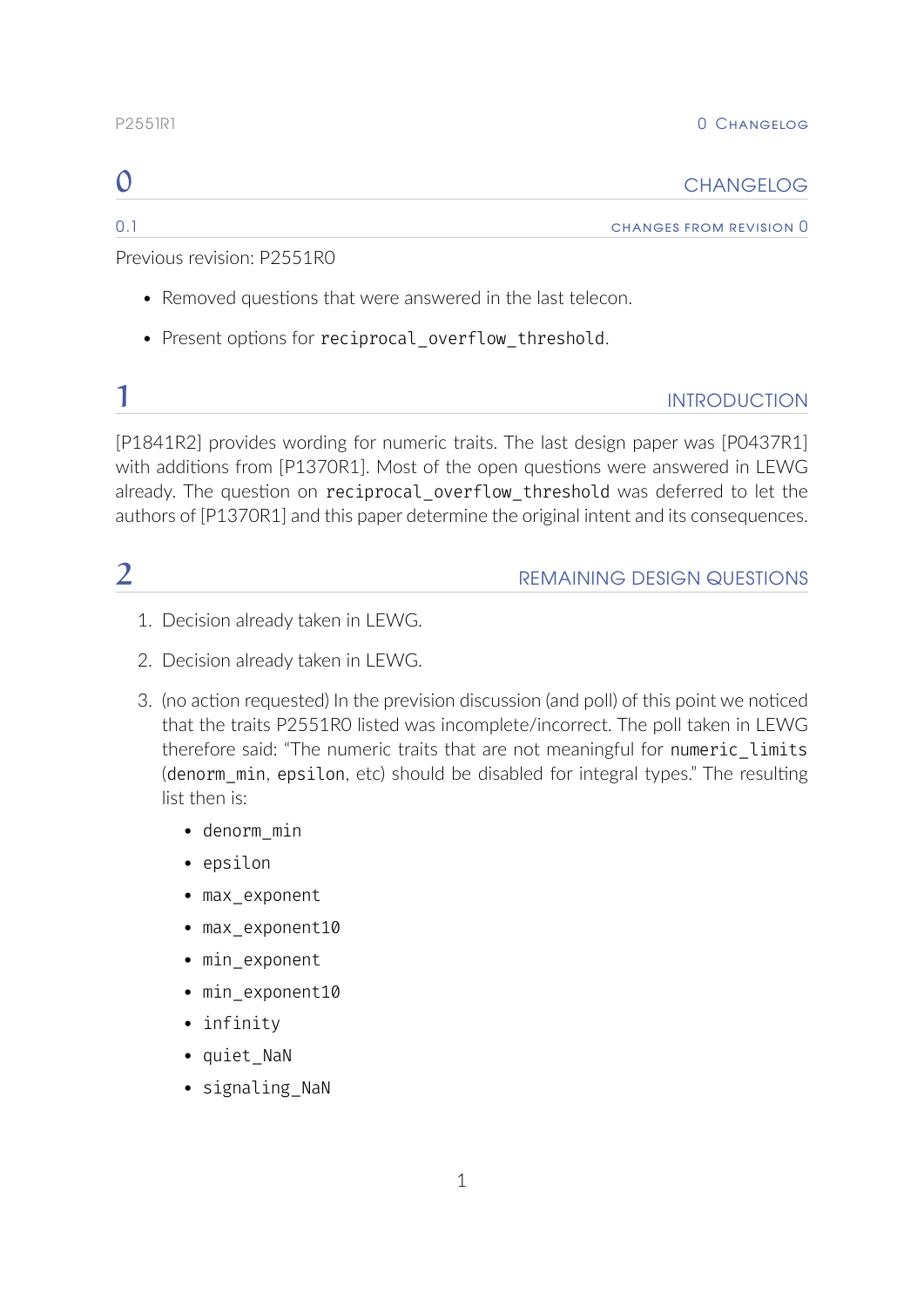The (bad) list in P2551R0 was:

- $\bullet$  denorm min
- epsilon
- $\bullet$  norm min
- reciprocal overflow threshold
- round error
- max exponent
- $\bullet$  max exponent 10
- min\_exponent
- $\bullet$  min exponent 10
- 4. reciprocal\_overflow\_threshold is currently defined as:

 $-$  P1841R2 [num.traits.val]

template <class T> struct reciprocal overflow threshold<T> { see below };

9 The smallest positive value x of type T such that  $T(1)/x$  does not overflow.

This yields a subnormal number for IEC559 types. How should this value change wrt. treat-denormals-as-zero? I.e. in a situation where the hardware treats subnormal operands as zero you get 1/0 -> inf, which does overflow. In which case it doesn't match the specification anymore. This trait is specified by a behavior and as such may depend on processor state. As a compile-time constant this value must be independent from runtime behavior. But what is the correct value? See https://godbolt.org/z/eWxdnTYf8 for a demonstration of the problem.

Update after consultation with Mark and Damien (the P1370R1 authors):

- It would be possible to decouple the specification from runtime behavior by specifying behavior of constant expressions only; i.e. that  $T(1)/x$  does not overflow *in a constant expression*.
- P1370R1 presented an algorithm to determine the value and it does not yield the "*smallest* positive value x of type T such that  $T(1)/x$  does not overflow".
- The P1370R1 algorithm seems to ensure that the value is never subnormal. Thus, the specification should have been "The smallest positive *normal* value x of type T such that  $T(1)/x$  does not overflow"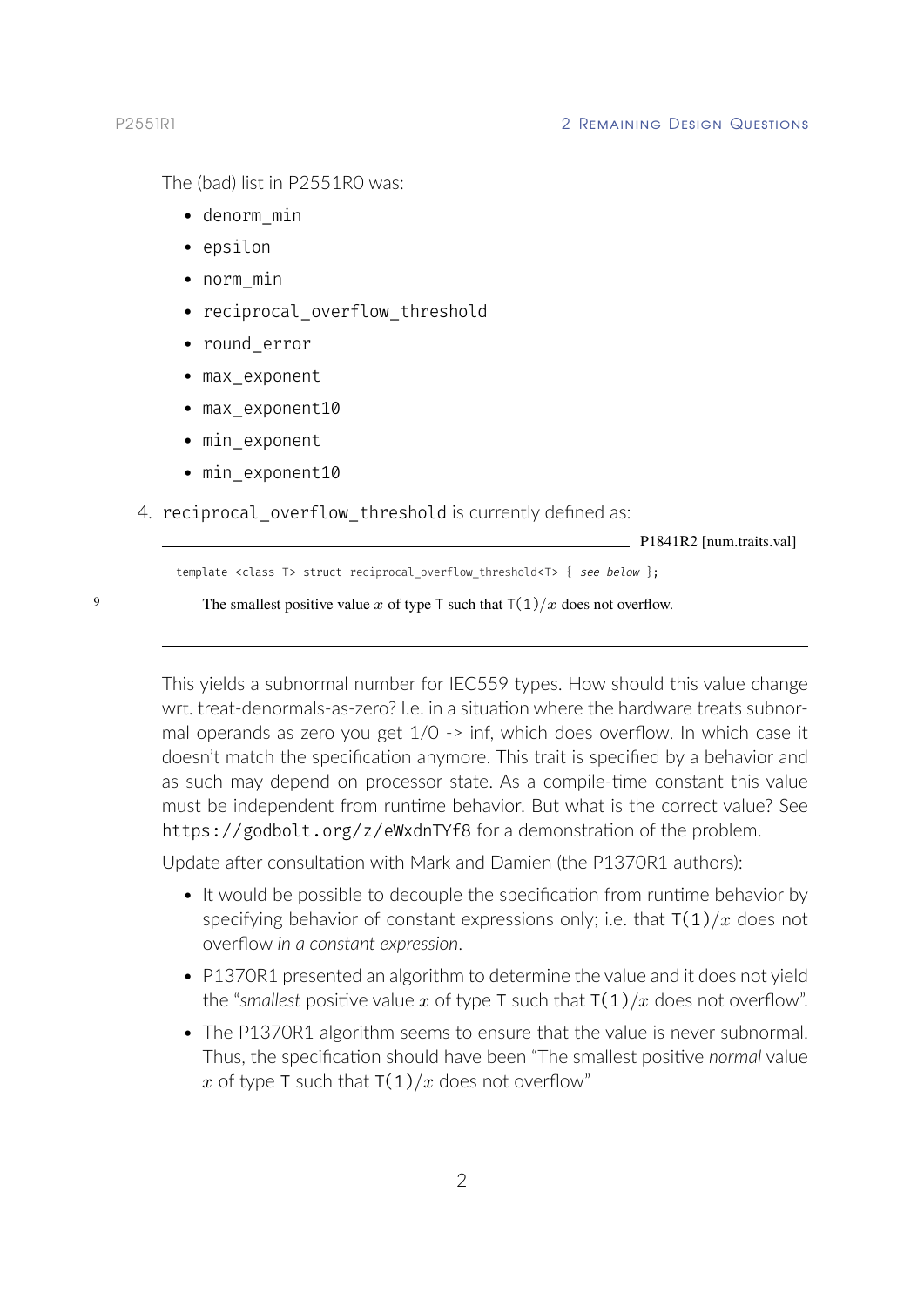• Since the actual reciprocal overflow threshold depends on runtime state, we're not sure who would/should use a compile-time constant. It seems simpler and safer to remove reciprocal\_overflow\_threshold from P1841. Mark wrote:

I would prefer to remove reciprocal overflow threshold entirely. The intent of the feature was to describe actual computer behavior at run time, so that library authors could write generic code. However, we can't do that with traits. For example, traits can't change value based on compiler flags. I wish I had realized that better when proposing the feature.

5. Decision already taken in LEWG.

<span id="page-3-0"></span>

|                  |  | <b>SUGGESTED STRAW POLLS</b>                           |
|------------------|--|--------------------------------------------------------|
|                  |  | Poll: Remove reciprocal overflow threshold from P1841. |
| $SF$ $F$ $N$ $A$ |  |                                                        |
|                  |  |                                                        |

If the above poll doesn't reach consensus:

Poll: Specify the behavior of 1 / reciprocal\_overflow\_threshold only for constant expressions.

| <b>SF</b> | $F$ . | N. | $\forall$ | SA |
|-----------|-------|----|-----------|----|
|           |       |    |           |    |

Poll: Require reciprocal overflow threshold to be a normal number.



<span id="page-3-1"></span>

|                 | <b>STRAW POLLS</b>             |
|-----------------|--------------------------------|
| $\mathcal{A}$ . | <b>LEWG TELECON 2022-03-29</b> |

Poll: Numeric traits can deviate from numeric\_limits.

| N. |   | $\Delta A$ |
|----|---|------------|
| ਾ⊰ | ( |            |